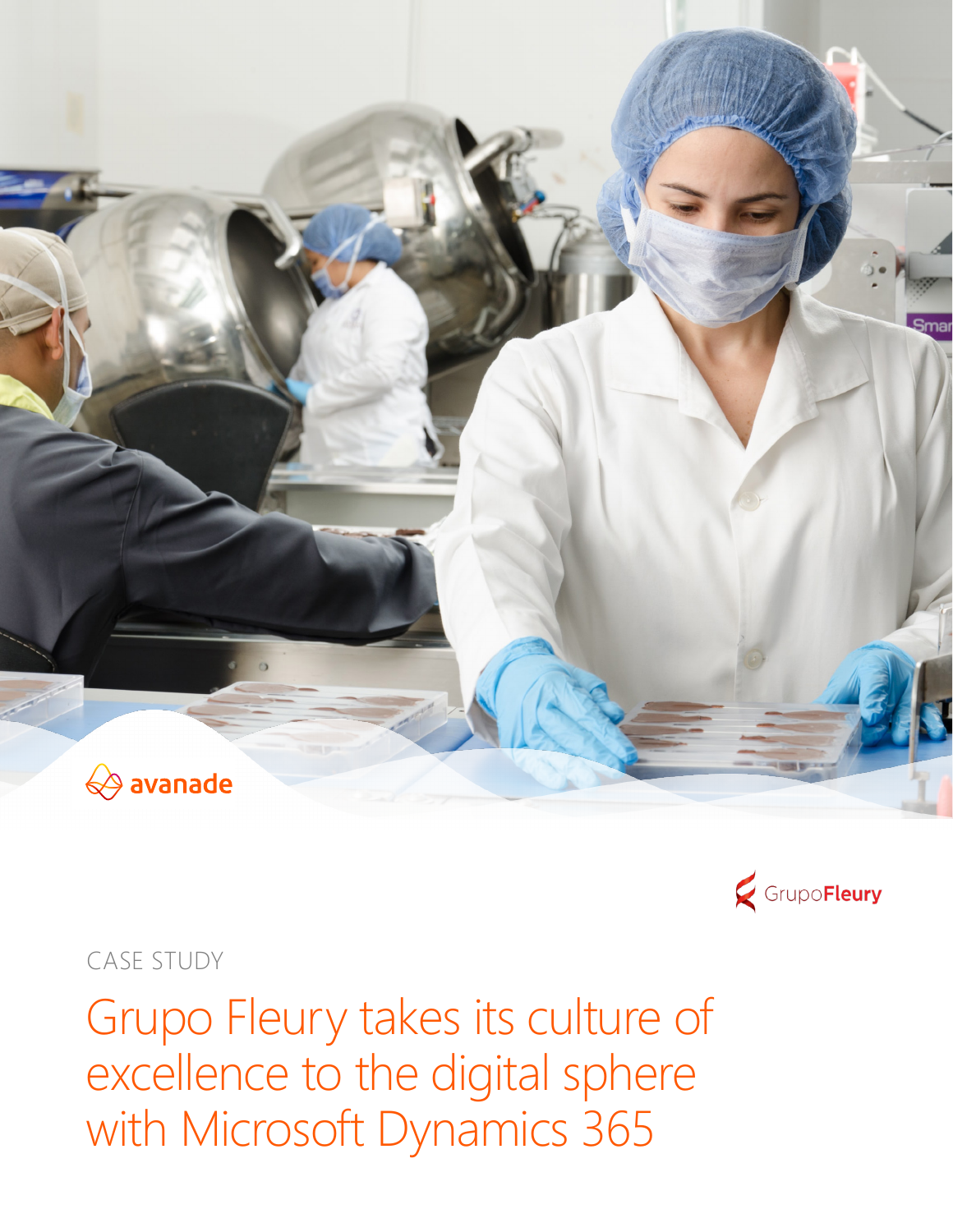The project, carried out with Microsoft's partner company Avanade, provides a system to one of Brazil's most respected medical organizations. Grupo Fleury has retained its pillars of innovation and service with a robust system that promotes multichannel agility for the development of new applications.

### **Innovation and service in the search of excellence**

Claudio Prado, executive director at Grupo Fleury, explains that the organization's longevity is intimately linked to its constant quest for innovation, being the first laboratory in Latin America to transmit test results online and to use barcodes on collection tubes to ensure process safety. The innovative culture also reaches IT, the development of medical diagnostics and more actions.

It is important to highlight that this innovative dynamic is part of a process meant to achieve a specific goal: "In medicine, quality is a very important differential that we never give up – we are dealing with people's lives. In order to reconcile quality with efficiency – reducing costs without giving up quality – technology clearly is a framework for us," explains Prado.

Except for disease treatments and specific cases, patients tend to contact Grupo Fleury infrequently throughout the year, meaning it has limited opportunities to help make healthcare impacts. Despite patients not always feeling in the best of moods – having to deal with issues such as dietary restrictions, disease symptoms or anxiety – Grupo Fleury's patient satisfaction rating is above 80%.

"What we care about is providing a highquality service and ensuring patients are extremely satisfied. Nowadays, this means serving them on the channel, at the time and in the format they want."

**Claudio Prado** Executive Director, Grupo Fleury

### **Microsoft Dynamics 365: Elevating Grupo Fleury's service potential**

Grupo Fleury saw the possibility of increasing its level of service quality with a more robust CRM system. "Our intention was to bring more intelligence to our business, to classify the reasons for contacting a patient, and to understand how to anticipate and streamline the service process," says Juliana Carneiro, project and planning manager at Grupo Fleury.

To reach the expected service level, the organization also took integration potential into account.

"We were looking for a technology that would let us connect with other technologies to enable a multichannel service and other interactions."

**Juliana Carneiro** Project and Planning Manager, Grupo Fleury

The project was developed with Avanade, a Microsoft partner company. "Grupo Fleury wanted to get rid of the old onpremise platform and migrate to a cloud platform. In addition to modernizing the CRM solution's technology, they wanted to improve the patient experience," explains Ronaldo Furlan, business applications lead at Avanade. The chosen solution was [Microsoft Dynamics 365](https://www.avanade.com/en/technologies/microsoft-dynamics-365), which is able to meet the organization's needs while retaining its service philosophy.

Dynamics 365 is a service that brings together smart business applications designed to deliver operational excellence for businesses and create engaging customer experiences.

"We automated several service processes, which helped staff in their decision-making. They were able to expand patient profile views. The information became simpler. New ideas and experiences were appearing and being created, all in a very personalized and integrated way," adds Furlan.

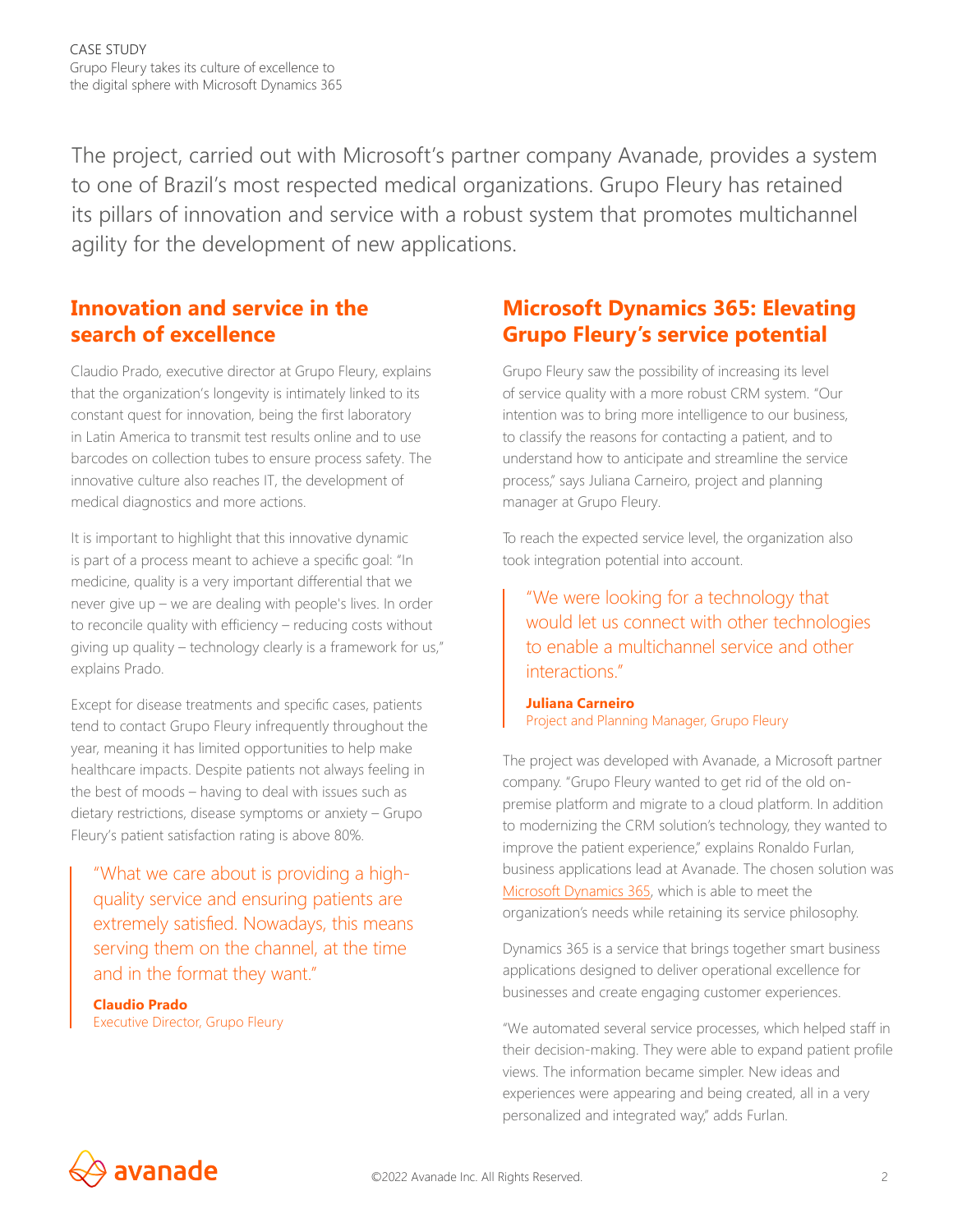## **Dynamics 365 empowers customer service and raises Grupo Fleury's innovative potential**

Daniela Komatsu, senior manager of IT projects at Grupo Fleury, explains that the tool was chosen after extensive market research. "In addition to our long-standing relationship with Microsoft, Dynamics 365 was very complete and met all of our CRM requirements. Today, with the platform deployed, we have even managed to leverage other areas that weren't originally planned," she says.

The organization also added the Unified Service Desk to the solution, which provides a customizable structure and streamlines the creation of apps for call centers, all to promote a unified profile of patients.

Dynamics 365 is the back end of the entire service, used to record patient interactions. Staff can take action based on unique patient needs and preferences.

"It's a very intuitive and modern tool. The visualization, usability and design flow are very good. It has provided a series of automations, and the flexibility for extracting information is also very important."

**Lorena Plicque** IT Project Manager, Grupo Fleury

## **Satisfaction with the Microsoft partnership**

New patients using Grupo Fleury's services have already been added to the new platform. Staff members are wellequipped with information to perform their jobs, and the multichannel service has been a success. Patients can contact the organization by the method of their choosing and staff can send documents to meet patients' needs.

Carneiro concludes that the partnership has yielded good results for Grupo Fleury. "The solution has allowed me to integrate other intelligence. Regardless of the input channel, patient information is available throughout their journey," she explains.

Luzia Sarno, corporate IT director at Grupo Fleury, agrees that the solution has generated good results for the organization.

"The tool has added everything we were looking for and we are very pleased with the partnership. We have grown in how we deal with our everyday challenges, even amid a pandemic, and we continue to add more and more value for our patients with a tool that evolves in a very interesting way for our reality."

#### **Luzia Sarno** Corporate IT Director, Grupo Fleury

She also praises the relationship with Microsoft. "It's a real partnership; we were hand-in-hand throughout the deployment. Microsoft has a genuine interest in its customers, and this aligns with our values and principles," she says.

# **About Grupo Fleury**

Grupo Fleury is one of the largest medical organizations in Brazil, with over 200 service centers and more than 10,000 employees. The organization focuses on medical diagnostics, including imaging and the laboratory analysis of bodily fluids. Grupo Fleury brings together brands such as Fleury Medicina e Saúde, +Medicina Diagnóstica, Laboratório Weinmann and others.